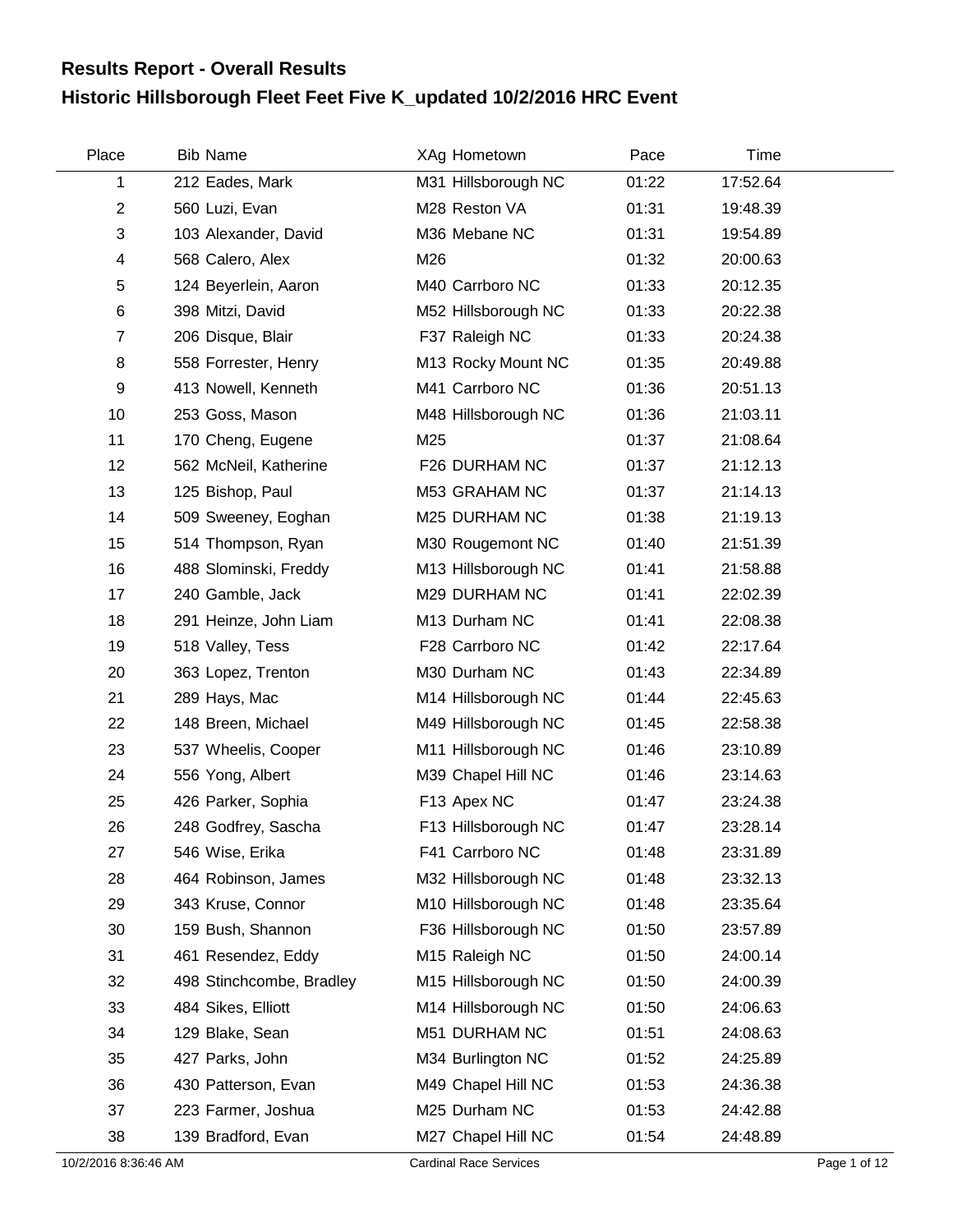| Place | <b>Bib Name</b>            | XAg Hometown        | Pace  | Time     |  |
|-------|----------------------------|---------------------|-------|----------|--|
| 39    | 121 Berge, Christopher     | M43 Hillsborough NC | 01:54 | 24:57.38 |  |
| 40    | 499 Stinchcombe, Tom       | M47 Hillsborough NC | 01:55 | 25:01.14 |  |
| 41    | 160 Buslinger, Lauren      | F33 Raleigh NC      | 01:55 | 25:08.38 |  |
| 42    | 259 Graham, Brooke         | F19 Hillsborough NC | 01:55 | 25:09.39 |  |
| 43    | 423 Palmer, James          | M31 Hillsborough NC | 01:56 | 25:13.38 |  |
| 44    | 182 Corina, Debbie         | F45 Hillsborough NC | 01:56 | 25:22.88 |  |
| 45    | 147 Breen, Hannah          | F8 Hillsborough NC  | 01:57 | 25:36.40 |  |
| 46    | 250 Gomez, Isabel          | F9 Chapel Hill NC   | 01:57 | 25:36.64 |  |
| 47    | 399 Molnar, Peter          | M15 Hillsborough NC | 01:58 | 25:39.89 |  |
| 48    | 454 Ptachcinski, Jonathan  | M36 Hillsborough NC | 01:58 | 25:39.90 |  |
| 49    | 142 Brandon, Richard       | M34 Hillsborough NC | 01:58 | 25:41.15 |  |
| 50    | 476 Schiltz, Gregory       | M29 Hillsborough NC | 01:58 | 25:41.63 |  |
| 51    | 284 Harris, Emma           | F16 Hillsborough NC | 01:58 | 25:50.89 |  |
| 52    | 263 Gray, Nicola           | F27 DURHAM NC       | 01:58 | 25:51.13 |  |
| 53    | 185 Crabtree, Gray         | M9 Hillsborough NC  | 01:59 | 25:53.13 |  |
| 54    | 186 Crabtree, Matthew      | M37 Hillsborough NC | 01:59 | 25:56.63 |  |
| 55    | 553 Wright, Josh           | M26 Youngsville NC  | 01:59 | 26:02.88 |  |
| 56    | 260 Graham, Marty          | M51 Hillsborough NC | 01:59 | 26:03.63 |  |
| 57    | 161 Cady, Josef            | M12 Chapel Hill NC  | 02:00 | 26:16.89 |  |
| 58    | 328 Jouannet, Ryan         | M9 Hillsborough NC  | 02:01 | 26:20.64 |  |
| 59    | 478 Schwartz, Scott        | M28 Raleigh NC      | 02:01 | 26:21.88 |  |
| 60    | 221 Erving, Christopher    | M38 Garner NC       | 02:01 | 26:25.88 |  |
| 61    | 521 Van Der Horst, Charles | M64 Chapel Hill NC  | 02:02 | 26:34.64 |  |
| 62    | 388 Metheny, Scott         | M39 DURHAM NC       | 02:02 | 26:37.14 |  |
| 63    | 350 Lee, Greg              | M43 Chapel Hill NC  | 02:02 | 26:39.64 |  |
| 64    | 349 Lee, Cindy             | F43 Chapel Hill NC  | 02:02 | 26:40.14 |  |
| 65    | 217 Eklund, Brika          | F32 Hillsborough NC | 02:02 | 26:40.88 |  |
| 66    | 459 Raynor, Tyler          | M24 Hillsborough NC | 02:03 | 26:53.39 |  |
| 67    | 489 Smith, Alexander       | M59 Apex NC         | 02:03 | 26:55.14 |  |
| 68    | 211 Eades, Betsy           | F31 Hillsborough NC | 02:03 | 26:55.14 |  |
| 69    | 589 Carbonara, Jocelyn     | F43 Hillsborough NC | 02:03 | 26:56.13 |  |
| 70    | 540 Wilkerson, Lauren      | F34 Hillsborough NC | 02:04 | 27:04.38 |  |
| 71    | 167 Cates, Rodney          | M49 Mebane NC       | 02:04 | 27:08.89 |  |
| 72    | 251 Gomez, Paloma          | F10 Chapel Hill NC  | 02:05 | 27:13.89 |  |
| 73    | 411 Nevius, Sherri         | F40 DURHAM NC       | 02:05 | 27:18.89 |  |
| 74    | 362 Lopez, Rocio           | F40 Chapel Hill NC  | 02:05 | 27:21.13 |  |
| 75    | 491 Smith, Jeff            | M34 Efland NC       | 02:07 | 27:41.64 |  |
| 76    | 149 Breen, Miyuki          | F44 Hillsborough NC | 02:07 | 27:46.63 |  |
| 77    | 580 Cook, Owen             | M11 Durham NC       | 02:07 | 27:46.64 |  |
| 78    | 247 Giuliano, Vincenzo     | M49 Apex NC         | 02:07 | 27:48.64 |  |
| 79    | 177 Cobb, Harry            | M14 Hillsborough NC | 02:08 | 27:55.89 |  |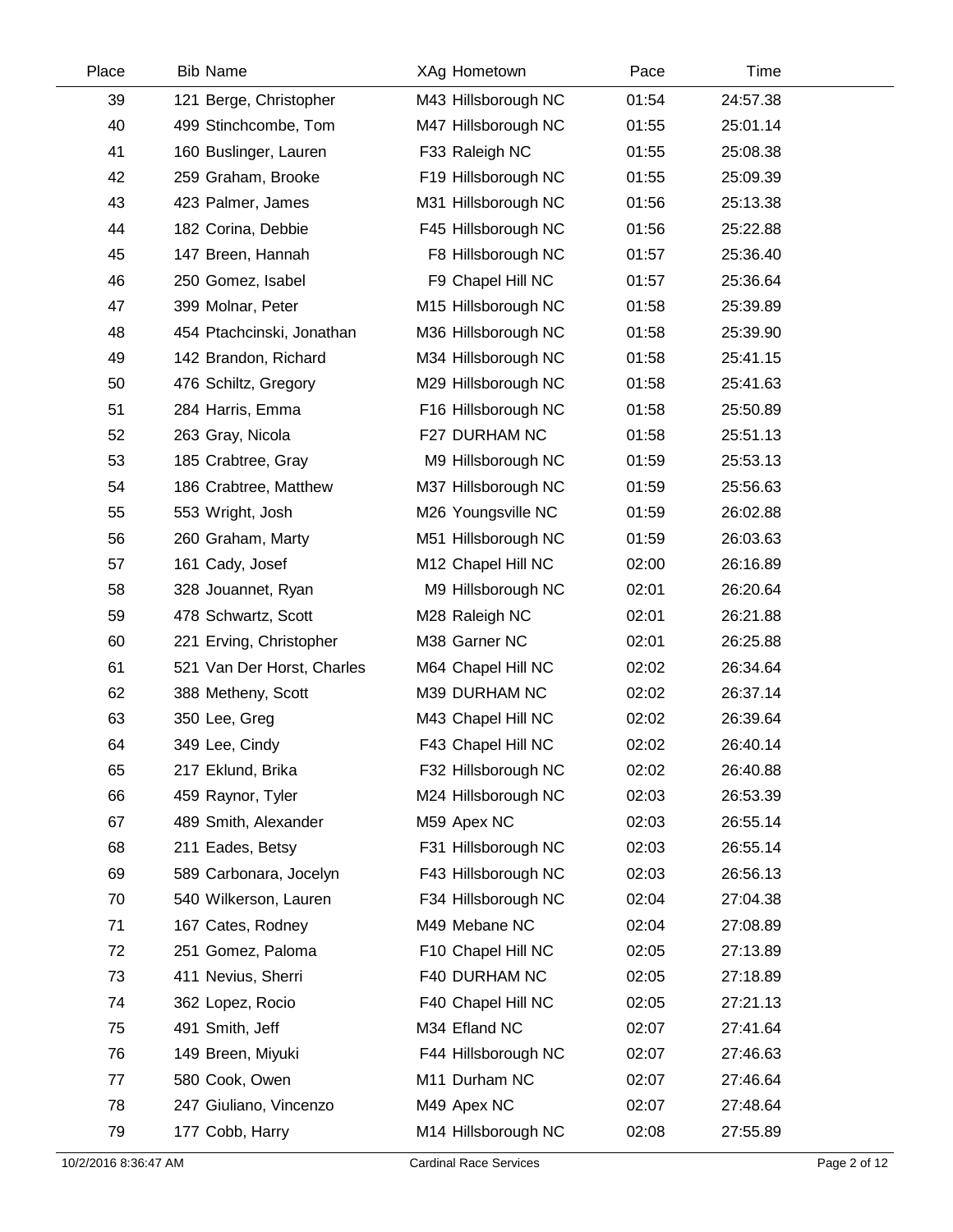| Place | <b>Bib Name</b>               | XAg Hometown             | Pace  | Time     |  |
|-------|-------------------------------|--------------------------|-------|----------|--|
| 80    | 545 Wilson, Kevin             | M43 Durham NC            | 02:08 | 27:57.38 |  |
| 81    | 163 Cardone, Nicholas         | M11 Hillsborough NC      | 02:09 | 28:04.39 |  |
| 82    | 482 Shaw, Dennis              | M43 Hillsborough NC      | 02:09 | 28:08.39 |  |
| 83    | 392 Miller, Chelsey           | F30 Burlington NC        | 02:10 | 28:16.88 |  |
| 84    | 303 Horne, Gina               | F47 Mebane NC            | 02:10 | 28:21.38 |  |
| 85    | 138 Braden, Jesse             | M52 Hillsborough NC      | 02:10 | 28:25.13 |  |
| 86    | 424 Parker, Carol             | F25 Durham NC            | 02:10 | 28:27.39 |  |
| 87    | 442 Pomerleau, Garry          | M47 Holly Springs NC     | 02:11 | 28:34.13 |  |
| 88    | 475 Schiltz, Alisha           | F33 Hillsborough NC      | 02:11 | 28:35.65 |  |
| 89    | 457 Rasinske, Emmett          | M14 Hillsborough NC      | 02:11 | 28:35.89 |  |
| 90    | 268 Grumieaux, Melanie        | F26 Hillsborough NC      | 02:11 | 28:37.89 |  |
| 91    | 415 Olavarria, Angel          | M54 Apex NC              | 02:11 | 28:41.64 |  |
| 92    | 515 Tong, Gretchen            | F35 Hillsborough NC      | 02:12 | 28:42.88 |  |
| 93    | 597 Potts, Skylar             | F13 Hillsborough NC      | 02:12 | 28:43.64 |  |
| 94    | 180 Cook, Leah                | F49 Cedar Grove NC       | 02:12 | 28:45.14 |  |
| 95    | 596 Potts, Morgan             | M43 Hillsborough NC      | 02:12 | 28:54.89 |  |
| 96    | 216 Eichmann, Derek           | M35 Mebane NC            | 02:13 | 28:58.14 |  |
| 97    | 143 Brandon, Richard          | M65 Hillsborough NC      | 02:13 | 29:00.92 |  |
| 98    | 246 Giuliano, Sarah           | F49 Apex NC              | 02:14 | 29:10.64 |  |
| 99    | 179 Colvard, John             | M53 Raleigh NC           | 02:14 | 29:12.14 |  |
| 100   | 154 Bryant-Pardini, Charlotte | <b>F28 BURLINGTON NC</b> | 02:14 | 29:16.39 |  |
| 101   | 165 Carter, Louise            | F29 Apex NC              | 02:14 | 29:16.40 |  |
| 102   | 336 Kiehle, Katie             | F53 Hillsborough NC      | 02:14 | 29:17.39 |  |
| 103   | 526 Von Hagen, Donald         | M50 Hillsborough NC      | 02:15 | 29:30.15 |  |
| 104   | 481 Shaughnessy, Michael      | M39 Raleigh NC           | 02:15 | 29:31.14 |  |
| 105   | 477 Schwartz, Leslie          | F28 Raleigh NC           | 02:15 | 29:31.39 |  |
| 106   | 565 Sokol, Joe                | M31 Durham NC            | 02:15 | 29:34.13 |  |
| 107   | 226 Ferrell, Heather          | F34 Hillsborough NC      | 02:16 | 29:40.63 |  |
| 108   | 513 Taylor, Matthew           | M25 RALEIGH NC           | 02:16 | 29:47.89 |  |
| 109   | 153 Bruce, Kurt               | M42 Holly Springs NC     | 02:17 | 29:50.39 |  |
| 110   | 502 Straub, James             | M13 Chapel Hill NC       | 02:17 | 29:55.64 |  |
| 111   | 450 Powers, Alice             | F58 Lumberton NC         | 02:17 | 29:57.89 |  |
| 112   | 396 Miller, Ty                | M11 Hillsborough NC      | 02:17 | 29:57.89 |  |
| 113   | 571 Hanson, Margaret          | F43 Carrboro NC          | 02:17 | 29:58.88 |  |
| 114   | 324 Jordan, Craig             | M28 Durham NC            | 02:17 | 30:00.88 |  |
| 115   | 270 Haber, Adam               | M27 Hillsborough NC      | 02:18 | 30:04.64 |  |
| 116   | 218 Eness, Molly              | F53 Cary NC              | 02:18 | 30:04.65 |  |
| 117   | 271 Haber, Rachel             | F28 Hillsborough NC      | 02:18 | 30:05.15 |  |
| 118   | 500 Stocking, Galen           | M37 Washington DC        | 02:18 | 30:06.14 |  |
| 119   | 296 Hofbauer, Alex            | M10 Mebane NC            | 02:18 | 30:07.14 |  |
| 120   | 417 Olavarria, Nicole         | F29 Raleigh NC           | 02:18 | 30:07.14 |  |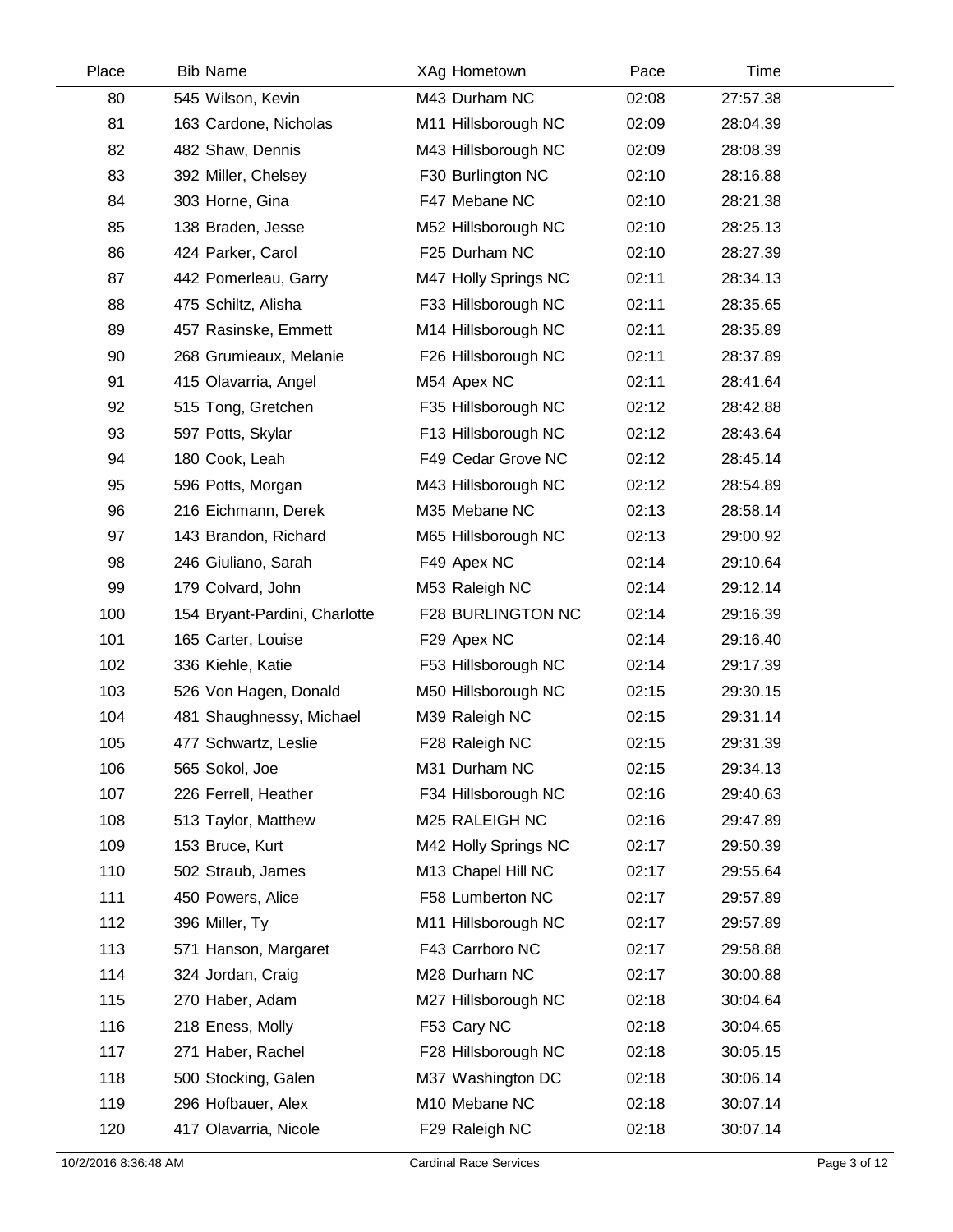| Place | <b>Bib Name</b>           | XAg Hometown        | Pace  | Time     |  |
|-------|---------------------------|---------------------|-------|----------|--|
| 121   | 446 Porter, Kathleen      | F31 Hillsborough NC | 02:18 | 30:09.15 |  |
| 122   | 447 Porter, Thomas        | M55 Hillsborough NC | 02:18 | 30:09.39 |  |
| 123   | 382 McHale, Kimberly      | F31 Hillsborough NC | 02:19 | 30:20.39 |  |
| 124   | 339 Kitchen, Erica        | F37 Raleigh NC      | 02:19 | 30:27.39 |  |
| 125   | 493 Smylie, Robb          | M40 Hillsborough NC | 02:20 | 30:27.64 |  |
| 126   | 588 Jimison, Gabriel      | M12 Hillsborough NC | 02:20 | 30:32.88 |  |
| 127   | 451 Prescott, Amanda      | F26 Hillsborough NC | 02:20 | 30:34.88 |  |
| 128   | 304 Hougom, Larry         | M46 Chapel Hill NC  | 02:21 | 30:43.14 |  |
| 129   | 287 Hay, Mike             | M31 DURHAM NC       | 02:21 | 30:48.13 |  |
| 130   | 587 Jimison, Marcus       | M50 Hillsborough NC | 02:21 | 30:49.90 |  |
| 131   | 105 Altman, Ashley        | F37 DURHAM NC       | 02:21 | 30:49.91 |  |
| 132   | 109 Andre, Alex           | M9 Hillsborough NC  | 02:22 | 31:04.39 |  |
| 133   | 452 Prescott, David       | M26 Hillsborough NC | 02:23 | 31:15.14 |  |
| 134   | 294 Hill, Dani            | F42 Cary NC         | 02:23 | 31:17.15 |  |
| 135   | 581 Cook, Brendan         | M10 Durham NC       | 02:24 | 31:22.39 |  |
| 136   | 578 Cook, Steven          | M38 Durham NC       | 02:24 | 31:25.89 |  |
| 137   | 582 Hannapel, Heidi       | F54 Durham NC       | 02:24 | 31:26.14 |  |
| 138   | 279 Hannapel Ayers, Nora  | F26 Durham NC       | 02:24 | 31:26.39 |  |
| 139   | 605 Minnelli, Buddy       | M11 Chapel Hill NC  | 02:24 | 31:27.63 |  |
| 140   | 184 CORKEN, JAMES         | M49 Hillsborough NC | 02:24 | 31:30.14 |  |
| 141   | 554 Yates, Sarah          | F34 Chapel Hill NC  | 02:25 | 31:33.64 |  |
| 142   | 595 Eppinger, Arleen      | F54 Hillsborough NC | 02:25 | 31:34.39 |  |
| 143   | 528 Wagner, Sheenagh      | F31 Hillsborough NC | 02:25 | 31:34.40 |  |
| 144   | 561 Mahaney, Channing     | F10 Hillsborough NC | 02:25 | 31:35.89 |  |
| 145   | 315 Ingold, Lindi         | F52 Hillsborough NC | 02:25 | 31:37.39 |  |
| 146   | 330 Kankelfritz, Tessa    | F52 Hillsborough NC | 02:25 | 31:40.88 |  |
| 147   | 564 Montoro, Natalie      | F41 Hillsborough NC | 02:25 | 31:42.89 |  |
| 148   | 410 Nevius, Luke          | M9 DURHAM NC        | 02:26 | 31:48.39 |  |
| 149   | 412 Nichols, Shannon      | F46 Hillsborough NC | 02:26 | 31:52.13 |  |
| 150   | 162 Cardone, Kelley       | F43 Hillsborough NC | 02:26 | 31:54.40 |  |
| 151   | 164 Cardone, Rob          | M45 Hillsborough NC | 02:26 | 31:54.66 |  |
| 152   | 479 Scully, Kathryn       | F10 Hurdle Mills NC | 02:26 | 31:55.15 |  |
| 153   | 379 McDaniel, Grace       | F11 Hillsborough NC | 02:26 | 31:55.39 |  |
| 154   | 360 Livingston, Joyanna   | F38 Mebane NC       | 02:27 | 32:00.16 |  |
| 155   | 386 Melliere, Joe         | M30 Durham NC       | 02:27 | 32:01.64 |  |
| 156   | 215 Edwards, Rebecca      | F35 Burlington NC   | 02:27 | 32:02.64 |  |
| 157   | 607 Moos, Katja           | F48 Chapel Hill NC  | 02:27 | 32:04.89 |  |
| 158   | 204 Dineen, Mary Margaret | F48 DURHAM NC       | 02:27 | 32:05.63 |  |
| 159   | 485 Sikes, Katherine      | F10 Hillsborough NC | 02:27 | 32:09.71 |  |
| 160   | 532 Walters, Virginia     | F34 Hillsborough NC | 02:28 | 32:13.89 |  |
| 161   | 468 Rounds, Allison       | F26 Pittsboro NC    | 02:28 | 32:14.14 |  |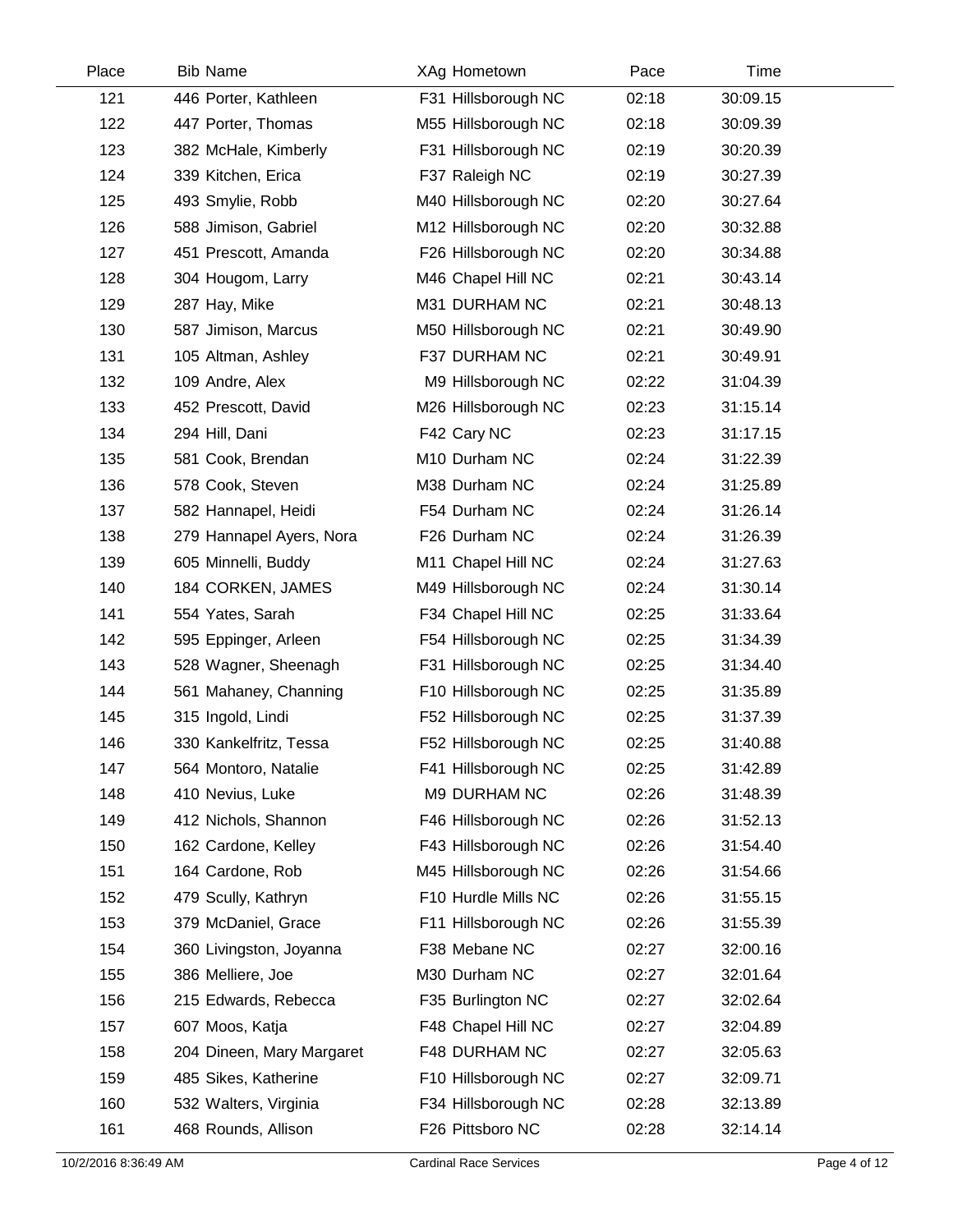| Place | <b>Bib Name</b>            | XAg Hometown            | Pace  | Time     |  |
|-------|----------------------------|-------------------------|-------|----------|--|
| 162   | 567 Gregory, Millard Tommy | M45 GRAHAM NC           | 02:28 | 32:14.88 |  |
| 163   | 390 Metheny, Tigh          | M11 DURHAM NC           | 02:28 | 32:22.63 |  |
| 164   | 230 Flahiff, Charlene      | F52 Durham NC           | 02:28 | 32:23.13 |  |
| 165   | 327 Jouannet, Lindsey      | F13 Hillsborough NC     | 02:29 | 32:27.65 |  |
| 166   | 389 Metheny, Griffin       | M13 DURHAM NC           | 02:29 | 32:27.89 |  |
| 167   | 190 Cunningham, Maureen    | F53 Hillsborough NC     | 02:29 | 32:28.89 |  |
| 168   | 200 Derby-Wright, Suzanne  | F32 Hillsborough NC     | 02:29 | 32:31.14 |  |
| 169   | 566 Strauch, Christina     | F31 GRAHAM NC           | 02:29 | 32:32.38 |  |
| 170   | 471 Sacks, Lauren          | F38 Carrboro NC         | 02:29 | 32:32.65 |  |
| 171   | 527 Vrieze, Amy            | F41 DURHAM NC           | 02:29 | 32:33.15 |  |
| 172   | 598 McKone, Katie          | F32                     | 02:29 | 32:37.38 |  |
| 173   | 539 Wileman, Tom           | M13 Hillsborough NC     | 02:30 | 32:38.89 |  |
| 174   | 419 Olmos, Ramon           | M10 Hillsborough NC     | 02:30 | 32:41.39 |  |
| 175   | 385 McMillan, Nicole       | F52 Raleigh NC          | 02:30 | 32:43.39 |  |
| 176   | 517 Turner, Chris          | M42 Hillsborough NC     | 02:30 | 32:43.63 |  |
| 177   | 257 Goyea, Matthew         | M14 Carrboro NC         | 02:30 | 32:46.14 |  |
| 178   | 341 Klein, Cheryl          | F47 Durham NC           | 02:30 | 32:51.39 |  |
| 179   | 462 Resendez, Esmeralda    | F24 Raleigh NC          | 02:31 | 32:53.14 |  |
| 180   | 219 Engle, Cindy           | F66 Durham NC           | 02:31 | 33:00.13 |  |
| 181   | 113 Arvind, Anirudh        | M <sub>15</sub> Cary NC | 02:31 | 33:03.38 |  |
| 182   | 604 Minnelli, Jennifer     | F47 Chapel Hill NC      | 02:31 | 33:03.89 |  |
| 183   | 603 Minnelli, Pete         | M50 Chapel Hill NC      | 02:32 | 33:05.38 |  |
| 184   | 344 Kruse, Linda           | F67 Hillsborough NC     | 02:32 | 33:06.14 |  |
| 185   | 563 Meszaros, Mark         | M58 Hillsborough NC     | 02:32 | 33:09.39 |  |
| 186   | 281 Hanzak, Jayme          | M56 Cedar Grove NC      | 02:32 | 33:09.39 |  |
| 187   | 420 O'Neil, Michelle       | F26 DURHAM NC           | 02:32 | 33:12.14 |  |
| 188   | 405 Nair, Soumya           | F27 Mebane NC           | 02:32 | 33:14.16 |  |
| 189   | 466 Rogers, Kristana       | F37 Garner NC           | 02:32 | 33:14.89 |  |
| 190   | 512 Talbot, Robin          | F53 Hillsborough NC     | 02:33 | 33:19.16 |  |
| 191   | 331 Kantner, Debra         | F30 Chapel Hill NC      | 02:33 | 33:19.39 |  |
| 192   | 297 Hofbauer, Heather      | F42 Mebane NC           | 02:33 | 33:20.89 |  |
| 193   | 440 Pinkin, Nick           | M28 Carrboro NC         | 02:33 | 33:21.88 |  |
| 194   | 354 Lewis, Robert          | M11 Chapel Hill NC      | 02:33 | 33:24.89 |  |
| 195   | 510 Szabo, Andrea          | F50 Hillsborough NC     | 02:33 | 33:27.39 |  |
| 196   | 276 Hair, Lauren           | F31 Timberlake NC       | 02:33 | 33:28.14 |  |
| 197   | 131 Blum, Carol            | F57 Hillsborough NC     | 02:34 | 33:31.13 |  |
| 198   | 122 Berge, Isabel          | F11 Hillsborough NC     | 02:34 | 33:32.13 |  |
| 199   | 123 Berge, Patty           | F42 Hillsborough NC     | 02:34 | 33:32.15 |  |
| 200   | 283 Harris, Annette        | F47 Hillsborough NC     | 02:34 | 33:34.39 |  |
| 201   | 293 Herrington, James      | M60 Hillsborough NC     | 02:34 | 33:36.64 |  |
| 202   | 292 Herrington, Chelsea    | F30 Durham NC           | 02:34 | 33:36.88 |  |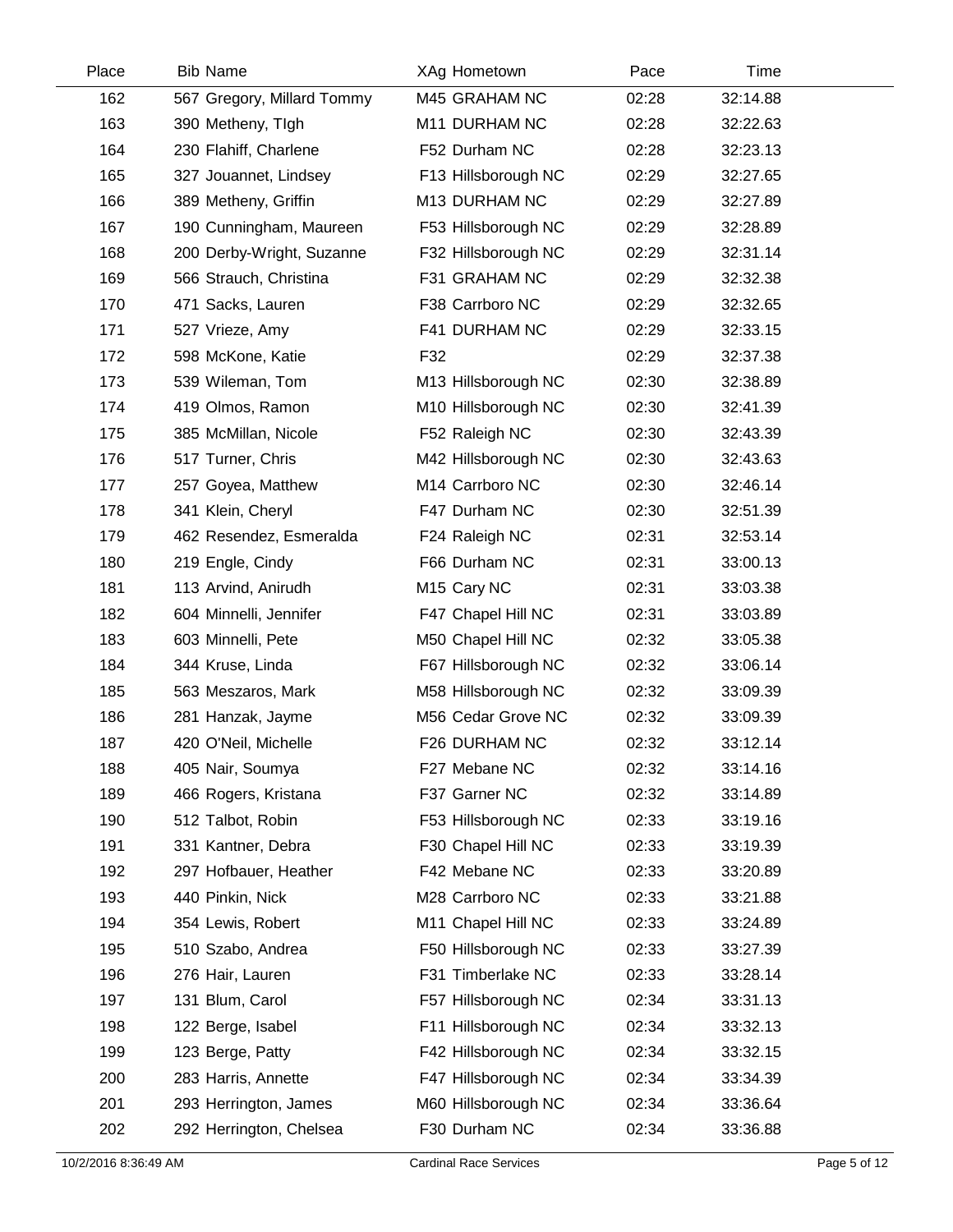| Place | <b>Bib Name</b>           | XAg Hometown             | Pace  | Time     |  |
|-------|---------------------------|--------------------------|-------|----------|--|
| 203   | 574 Vaughn, Libby         | F45 Hillsborough NC      | 02:34 | 33:37.64 |  |
| 204   | 277 Hamblin, Martha       | F60 Mebane NC            | 02:34 | 33:38.15 |  |
| 205   | 456 Quesada, Marianela    | <b>F42 BURLINGTON NC</b> | 02:34 | 33:40.14 |  |
| 206   | 150 Brinson, Betsy        | F30 Hillsborough NC      | 02:34 | 33:43.13 |  |
| 207   | 181 Copeland, Katherine   | F44 Chapel Hill NC       | 02:35 | 33:44.38 |  |
| 208   | 237 Friedel, Jena         | F39 Hillsborough NC      | 02:36 | 34:06.48 |  |
| 209   | 494 Solomon, Jennifer     | F47 Hillsborough NC      | 02:37 | 34:12.21 |  |
| 210   | 418 Oldham, Ashley        | F33 Liberty NC           | 02:37 | 34:15.47 |  |
| 211   | 238 Fulford, Karen        | F53 Durham NC            | 02:37 | 34:16.22 |  |
| 212   | 146 Bray, Lou             | F46 Greensboro NC        | 02:37 | 34:19.46 |  |
| 213   | 187 Crittenden, Charlotte | F12 Chapel Hill NC       | 02:38 | 34:25.97 |  |
| 214   | 188 Crittenden, Hilary    | F44 Chapel Hill NC       | 02:38 | 34:26.46 |  |
| 215   | 602 Nicholson, Meredith   | F43 Hillsborough NC      | 02:38 | 34:27.46 |  |
| 216   | 544 Wilson, Julie         | F53 Durham NC            | 02:38 | 34:33.46 |  |
| 217   | 506 Sullivan, Christie    | F37 Hillsborough NC      | 02:39 | 34:40.46 |  |
| 218   | 310 Hunt, Beth            | F32 Creedmoor NC         | 02:39 | 34:46.46 |  |
| 219   | 436 Phillips, Jennifer    | F40 Hillsborough NC      | 02:40 | 34:57.71 |  |
| 220   | 231 Fletcher, Sharon      | F <sub>54</sub>          | 02:40 | 34:59.46 |  |
| 221   | 504 Sturgeon, Mary        | F54 Carrboro NC          | 02:41 | 35:03.47 |  |
| 222   | 569 Bunce, Julie          | F52 Chapel Hill NC       | 02:41 | 35:04.48 |  |
| 223   | 600 Huebner, James        | M16 Hillsborough NC      | 02:41 | 35:04.72 |  |
| 224   | 209 Duke, Megan           | F26 Hillsborough NC      | 02:41 | 35:05.46 |  |
| 225   | 265 Greene, Bob           | M64 Chapel Hill NC       | 02:41 | 35:05.97 |  |
| 226   | 359 Little, Scott         | M42 DURHAM NC            | 02:41 | 35:06.72 |  |
| 227   | 358 Little, Josephine     | F10 DURHAM NC            | 02:41 | 35:06.96 |  |
| 228   | 429 Parton, Joy           | F49 Timberlake NC        | 02:41 | 35:08.71 |  |
| 229   | 169 Champion, Julia M     | F31 Hillsborough NC      | 02:41 | 35:12.72 |  |
| 230   | 525 Vecchia, Deanna       | F26 Hillsborough NC      | 02:41 | 35:12.72 |  |
| 231   | 229 Fish, Michael         | M6 Chapel Hill NC        | 02:42 | 35:16.22 |  |
| 232   | 228 Fish, Eric            | M43 Chapel Hill NC       | 02:42 | 35:16.47 |  |
| 233   | 334 Keever, Seth          | M35 Hillsborough NC      | 02:42 | 35:18.96 |  |
| 234   | 308 Huff, Jacqueline      | F50 Mebane NC            | 02:42 | 35:20.72 |  |
| 235   | 439 Pierson, Sophie       | F12 Hillsborough NC      | 02:42 | 35:20.97 |  |
| 236   | 438 Pierson, Dana         | M43 Hillsborough NC      | 02:42 | 35:23.46 |  |
| 237   | 401 Moore, Kelli          | F48 Morrisville NC       | 02:42 | 35:27.46 |  |
| 238   | 503 Straw, Sandra         | F36 Mebane NC            | 02:43 | 35:31.21 |  |
| 239   | 116 Baker, Michelle       | F40 Hillsborough NC      | 02:43 | 35:34.47 |  |
| 240   | 172 Choksi, Neepa         | F46 Hillsborough NC      | 02:43 | 35:34.97 |  |
| 241   | 583 Morlando, Jaqueline   | F52 Hillsborough NC      | 02:43 | 35:39.96 |  |
| 242   | 274 Hair, Brenda          | F64 Timberlake NC        | 02:44 | 35:42.21 |  |
| 243   | 473 Sansing, Robin        | F46 Chapel Hill NC       | 02:44 | 35:43.47 |  |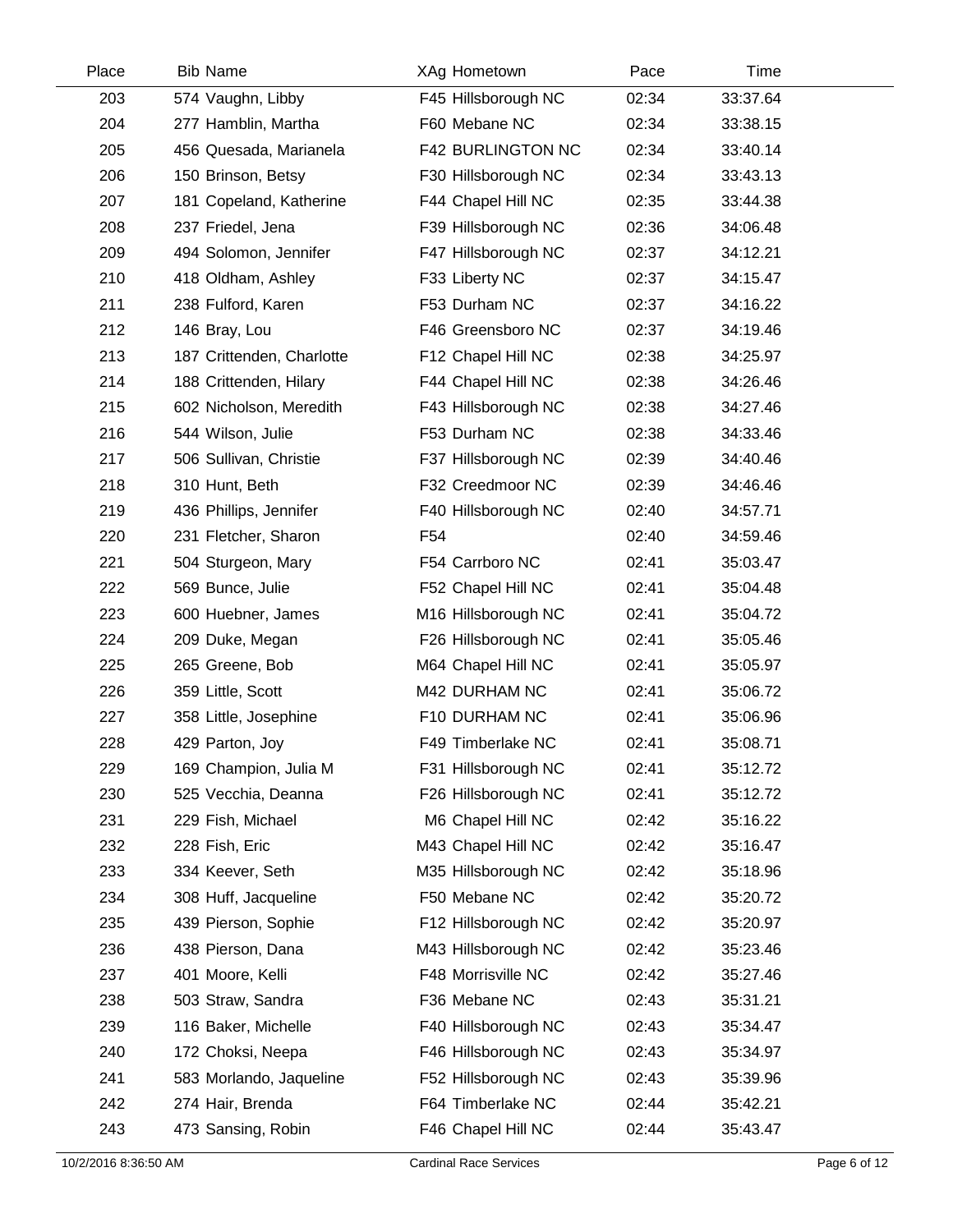| Place | <b>Bib Name</b>            | XAg Hometown        | Pace  | Time     |  |
|-------|----------------------------|---------------------|-------|----------|--|
| 244   | 342 Kramer, Robert         | M46 Chapel Hill NC  | 02:44 | 35:43.96 |  |
| 245   | 120 Beckert, Susan         | F41 Hillsborough NC | 02:44 | 35:49.96 |  |
| 246   | 421 Orange, Amy            | F45 Hillsborough NC | 02:44 | 35:53.47 |  |
| 247   | 397 Mills, Laurie          | F51 Raleigh NC      | 02:44 | 35:54.21 |  |
| 248   | 508 Sutton, Rochelle       | F48 Hillsborough NC | 02:45 | 35:55.22 |  |
| 249   | 529 Walker, James          | M49 Rougemont NC    | 02:45 | 35:56.72 |  |
| 250   | 319 Johnson, Bill          | M53 Hillsborough NC | 02:45 | 35:56.97 |  |
| 251   | 536 Wheeler, Anne          | F40 Hillsborough NC | 02:45 | 36:06.71 |  |
| 252   | 306 Hubbell, Kelly         | F32 Apex NC         | 02:46 | 36:09.71 |  |
| 253   | 387 Melliere, Lori         | F28 Durham NC       | 02:46 | 36:09.73 |  |
| 254   | 573 Shak, Stacy            | F35                 | 02:46 | 36:10.47 |  |
| 255   | 404 Murray, Scott          | M38 Durham NC       | 02:46 | 36:12.46 |  |
| 256   | 322 Jolly, Tonya           | F43 Bahama NC       | 02:47 | 36:22.21 |  |
| 257   | 474 Sato, Jeannine         | F43 Durham NC       | 02:47 | 36:23.71 |  |
| 258   | 402 Moore, Lettie          | F41 Bahama NC       | 02:47 | 36:29.71 |  |
| 259   | 312 Hurst, David           | M46 Mebane NC       | 02:47 | 36:32.98 |  |
| 260   | 599 Huebner, Fred          | M46 Hillsborough NC | 02:47 | 36:33.22 |  |
| 261   | 601 Martin, Nicole         | F37 Raleigh NC      | 02:48 | 36:42.21 |  |
| 262   | 435 Phelps-Hawkins, Rachel | F68 Hillsborough NC | 02:48 | 36:42.46 |  |
| 263   | 335 Khan, Nushrat          | F29 Raleigh NC      | 02:48 | 36:44.22 |  |
| 264   | 101 Adams, Emily           | F41 Chapel Hill NC  | 02:48 | 36:45.71 |  |
| 265   | 295 Hinson, Josh           | M44 Chapel Hill NC  | 02:48 | 36:45.71 |  |
| 266   | 590 Jordan, Pam            | F35                 | 02:49 | 36:51.97 |  |
| 267   | 559 Honeycutt, Amber       | F30 Durham NC       | 02:49 | 36:52.72 |  |
| 268   | 224 Ferguson, Andrea       | F50 Pittsboro NC    | 02:49 | 36:53.97 |  |
| 269   | 225 Ferguson, Paul         | M70 Pittsboro NC    | 02:49 | 36:53.97 |  |
| 270   | 189 Cunningham, Anthony    | M54 Hillsborough NC | 02:49 | 36:53.97 |  |
| 271   | 302 Horn, Kaira            | F19 DURHAM NC       | 02:49 | 36:55.73 |  |
| 272   | 171 Chnupa, Christine      | F45 Hillsborough NC | 02:49 | 36:55.98 |  |
| 273   | 492 Smith, Maryann         | F66 Pittsboro NC    | 02:49 | 36:56.97 |  |
| 274   | 431 Patterson, Sarah       | F36 Efland NC       | 02:50 | 37:01.71 |  |
| 275   | 345 Kruse, Molly           | F8 Hillsborough NC  | 02:50 | 37:09.71 |  |
| 276   | 346 Kruse, Travis          | M39 Hillsborough NC | 02:50 | 37:11.46 |  |
| 277   | 395 Miller, Judy           | F64 Hillsborough NC | 02:51 | 37:17.46 |  |
| 278   | 301 Holden, Jeff           | M31 Rougemont NC    | 02:51 | 37:20.72 |  |
| 279   | 300 Holden, Christa        | F29 Rougemont NC    | 02:51 | 37:21.46 |  |
| 280   | 168 Champion, Julia A.     | F60 Hillsborough NC | 02:51 | 37:23.46 |  |
| 281   | 351 Legere, Diane          | F52 DURHAM NC       | 02:52 | 37:27.72 |  |
| 282   | 275 Hair, Chandler         | M33 Timberlake NC   | 02:52 | 37:30.46 |  |
| 283   | 256 Goyea, Lizzie          | F11 Carrboro NC     | 02:52 | 37:32.46 |  |
| 284   | 326 Jouannet, Drew         | M9 Hillsborough NC  | 02:53 | 37:44.47 |  |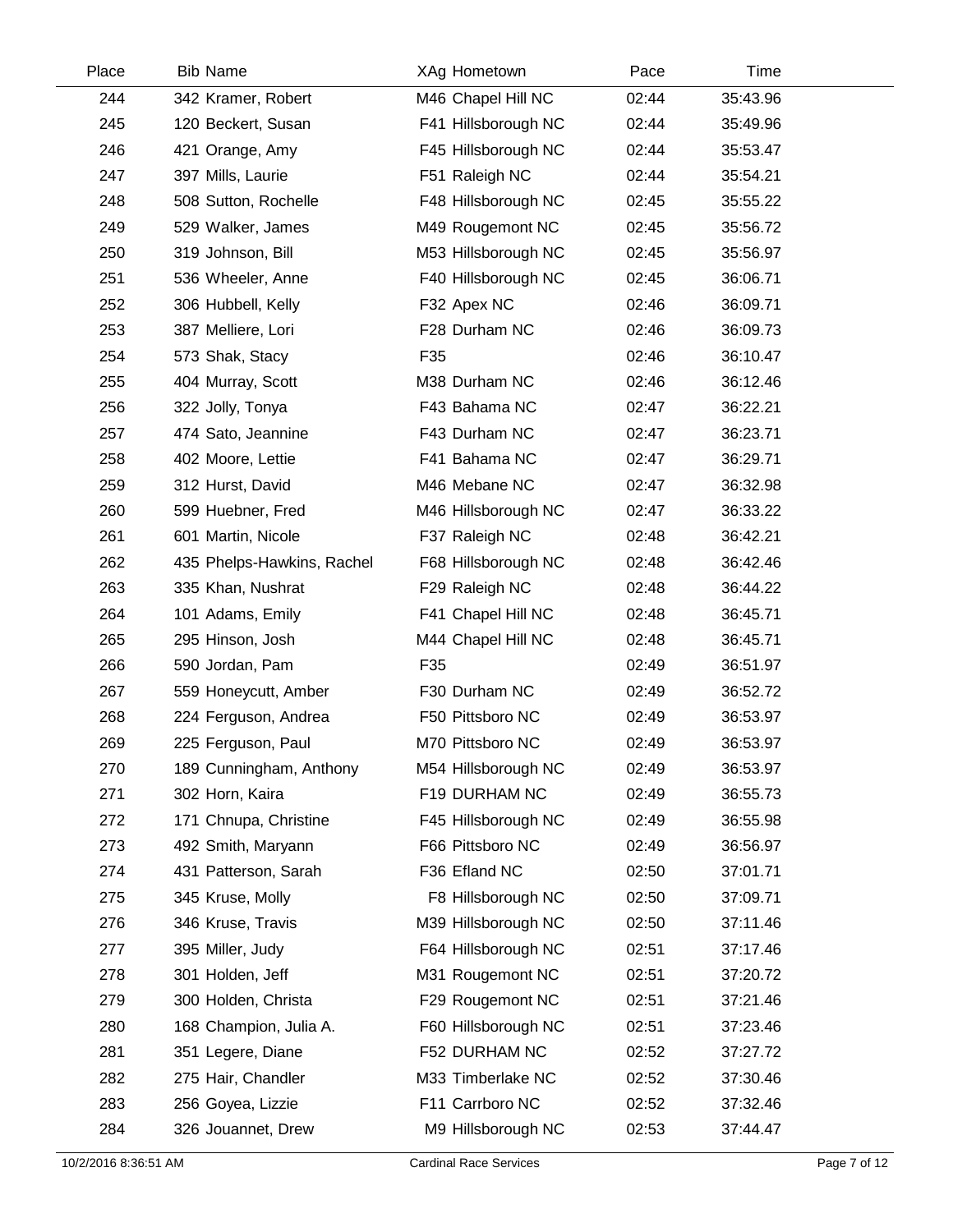| Place | <b>Bib Name</b>           | XAg Hometown        | Pace  | Time     |  |
|-------|---------------------------|---------------------|-------|----------|--|
| 285   | 353 Lewis, James          | M39 Chapel Hill NC  | 02:54 | 37:56.46 |  |
| 286   | 355 Lewis, Sarah          | F39 Chapel Hill NC  | 02:54 | 37:56.47 |  |
| 287   | 455 Pursel, Chris         | M40 CARY NC         | 02:54 | 37:56.96 |  |
| 288   | 511 Talbot, George        | M51 Hillsborough NC | 02:54 | 37:56.97 |  |
| 289   | 533 Watkins, Carlton      | F69 Raleigh NC      | 02:54 | 37:58.96 |  |
| 290   | 557 Connner, Melanie      | F45 Raleigh NC      | 02:55 | 38:16.96 |  |
| 291   | 178 Collins, Emilee       | F41 Durham NC       | 02:56 | 38:20.96 |  |
| 292   | 175 Cloninger, Adam       | M29 Hillsborough NC | 02:56 | 38:28.71 |  |
| 293   | 136 Boone, Danielle       | F32 Raleigh NC      | 02:56 | 38:31.21 |  |
| 294   | 176 Cloninger, Laura      | F28 Hillsborough NC | 02:56 | 38:31.46 |  |
| 295   | 434 Petruney, Jennie      | F40 Hillsborough NC | 02:57 | 38:34.46 |  |
| 296   | 570 Cowan, Dylan          | M10 Hillsborough NC | 02:57 | 38:43.71 |  |
| 297   | 437 Phillips, Judy        | F68 Hillsborough NC | 02:58 | 38:47.98 |  |
| 298   | 516 Trost, Harper         | F10 Hillsborough NC | 02:58 | 38:49.21 |  |
| 299   | 522 VANDEMARK, AIMEE      | F39 Hillsborough NC | 02:58 | 38:55.22 |  |
| 300   | 575 Pittman, Ellie        | F9 Durham NC        | 02:58 | 38:57.71 |  |
| 301   | 576 Pittman, Kyle         | M37 Durham NC       | 02:59 | 38:58.71 |  |
| 302   | 606 Minnelli, Ruby        | F14 Chapel Hill NC  | 02:59 | 39:01.22 |  |
| 303   | 414 Obenshain, Sue        | F51 Hillsborough NC | 02:59 | 39:05.96 |  |
| 304   | 107 Anderson, Nancy Lynne | F47 Hillsborough NC | 02:59 | 39:06.21 |  |
| 305   | 258 Goyea, Sarah          | F48 Carrboro NC     | 02:59 | 39:09.21 |  |
| 306   | 368 Mascarella, Courtney  | F21 Hillsborough NC | 03:00 | 39:13.74 |  |
| 307   | 407 Neems, Joy            | F39 Hillsborough NC | 03:00 | 39:14.22 |  |
| 308   | 555 Yegelwel, Tori        | F21 Chapel Hill NC  | 03:00 | 39:14.23 |  |
| 309   | 408 Neems, Matthew        | M37 Hillsborough NC | 03:00 | 39:14.71 |  |
| 310   | 194 Daugherty, Cynthia    | F42 Raleigh NC      | 03:00 | 39:19.72 |  |
| 311   | 409 Nelson, Brittany      | F27 Burlington NC   | 03:00 | 39:20.46 |  |
| 312   | 108 Anderson, Nels        | M80 Hillsborough NC | 03:00 | 39:22.21 |  |
| 313   | 467 Rosemond, Frieda      | F56 Hillsborough NC | 03:01 | 39:27.21 |  |
| 314   | 428 Parr, Gregg           | M60 West End NC     | 03:01 | 39:33.97 |  |
| 315   | 480 Sears, Courtney       | F41 Chapel Hill NC  | 03:02 | 39:39.96 |  |
| 316   | 472 Salmon, Beth          | F52 Clayton NC      | 03:02 | 39:44.46 |  |
| 317   | 290 Haywood, Marion       | F69 Chapel Hill NC  | 03:02 | 39:44.96 |  |
| 318   | 364 Lyon, Connie          | F65 Durham NC       | 03:03 | 39:52.46 |  |
| 319   | 104 Allegood, Melody      | F56 Durham NC       | 03:03 | 39:55.96 |  |
| 320   | 232 Foley, John           | M69 Hillsborough NC | 03:03 | 39:57.72 |  |
| 321   | 548 Woodbeck, Stephanie   | F33 Hillsborough NC | 03:03 | 39:59.23 |  |
| 322   | 128 Blackmon, Allie       | F <sub>29</sub>     | 03:03 | 39:59.47 |  |
| 323   | 393 Miller, Dean          | M46 Hillsborough NC | 03:04 | 40:07.46 |  |
| 324   | 394 Miller, Ellie         | F9 Hillsborough NC  | 03:04 | 40:07.71 |  |
| 325   | 378 Mccrary, Marion       | F43 Chapel Hill NC  | 03:04 | 40:16.21 |  |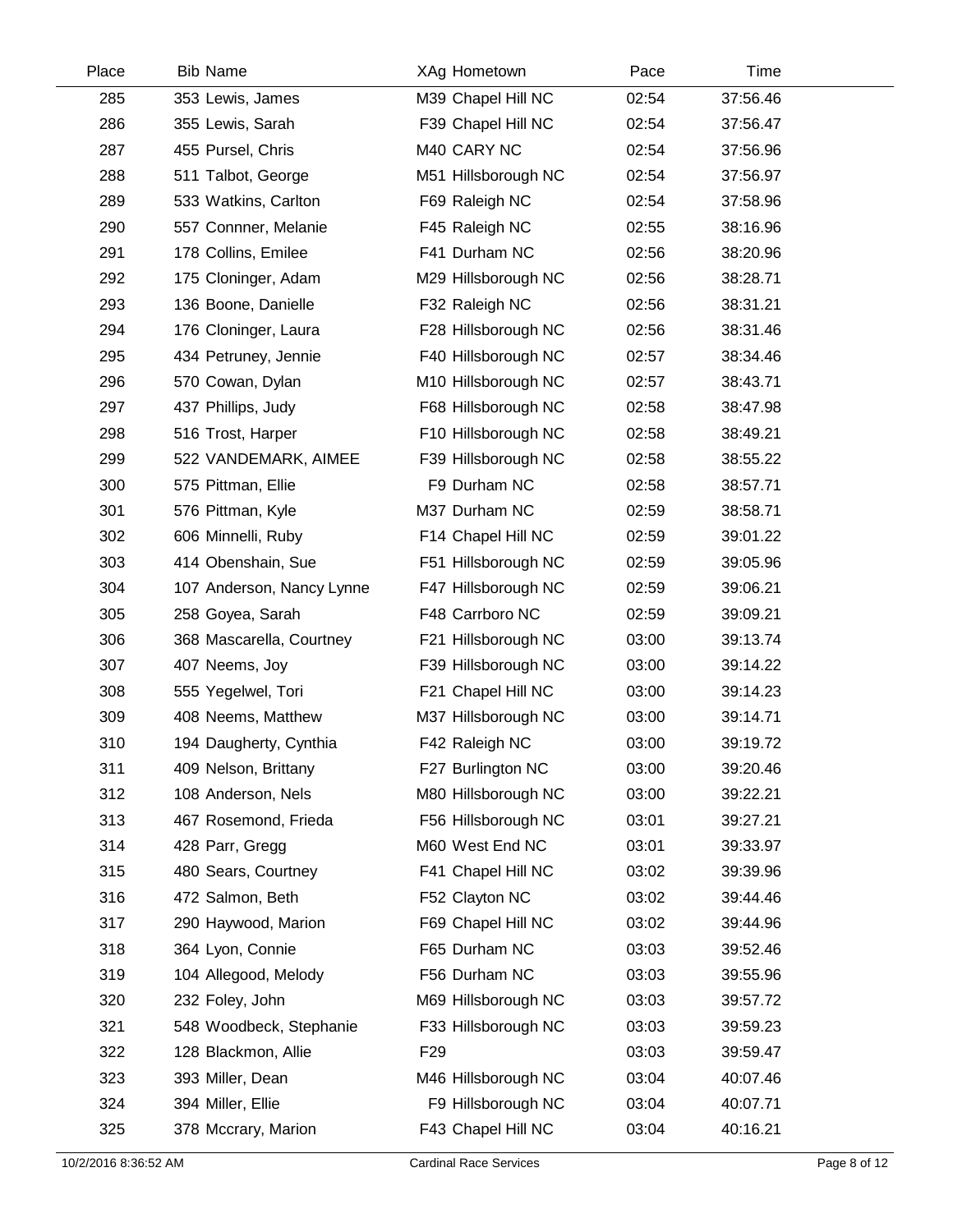| Place | <b>Bib Name</b>        | XAg Hometown        | Pace  | Time     |  |
|-------|------------------------|---------------------|-------|----------|--|
| 326   | 403 Morton, Katie      | F42 Durham NC       | 03:06 | 40:36.22 |  |
| 327   | 449 Porter, Will       | M7 DURHAM NC        | 03:06 | 40:38.71 |  |
| 328   | 448 Porter, Tina       | F42 DURHAM NC       | 03:06 | 40:38.97 |  |
| 329   | 497 STAMER, BILL       | M65 Hillsborough NC | 03:07 | 40:46.22 |  |
| 330   | 214 Edelman, Erica     | F57 Hillsborough NC | 03:07 | 40:48.21 |  |
| 331   | 460 Reaves, Karen      | F49 Durham NC       | 03:07 | 40:49.46 |  |
| 332   | 239 Fulford, Taylor    | F26 Mebane NC       | 03:07 | 40:52.21 |  |
| 333   | 141 Brandon, Debra     | F61 Hillsborough NC | 03:07 | 40:53.96 |  |
| 334   | 375 Maupin, Alissa     | F43 Durham NC       | 03:08 | 40:56.71 |  |
| 335   | 483 Shoub, Kelsey      | F25 Carrboro NC     | 03:08 | 40:59.22 |  |
| 336   | 543 Williams, Kathryn  | F37 GRAHAM NC       | 03:09 | 41:12.47 |  |
| 337   | 117 Batts, Lisa        | F54 Durham NC       | 03:09 | 41:17.21 |  |
| 338   | 151 Brite, Kristie     | F45 Durham NC       | 03:11 | 41:46.96 |  |
| 339   | 317 JAMES, ASHLEY      | F32 Hurdle Mills NC | 03:12 | 41:58.46 |  |
| 340   | 340 Kivett, Mary Ellen | F28 BURLINGTON NC   | 03:12 | 41:58.46 |  |
| 341   | 243 Gehm, Wendy        | F48 Hillsborough NC | 03:12 | 42:00.21 |  |
| 342   | 242 Gehm, Amelia       | F9 Hillsborough NC  | 03:12 | 42:00.96 |  |
| 343   | 486 Simmons, Joy       | F40 Haw River NC    | 03:13 | 42:02.20 |  |
| 344   | 272 Hailey, Claire     | F27 Chapel Hill NC  | 03:13 | 42:02.94 |  |
| 345   | 273 Hailey, David John | M29 Chapel Hill NC  | 03:13 | 42:02.95 |  |
| 346   | 551 Woods, DJ          | M7 Hillsborough NC  | 03:13 | 42:03.20 |  |
| 347   | 549 Woods, Addison     | F8 Hillsborough NC  | 03:13 | 42:06.46 |  |
| 348   | 269 Gusmano, Sarah     | F30 Carrboro NC     | 03:14 | 42:23.45 |  |
| 349   | 443 Portbury, Andrea   | F45 Durham NC       | 03:16 | 42:45.20 |  |
| 350   | 542 Williams, Beverly  | F47 Durham NC       | 03:16 | 42:51.94 |  |
| 351   | 166 Carter, Vincent    | M37 Raleigh NC      | 03:18 | 43:10.95 |  |
| 352   | 202 DHUNGANA, SOL      | F9 Hillsborough NC  | 03:18 | 43:15.45 |  |
| 353   | 458 Ray, Brandon       | M26 WAKE FOREST N   | 03:18 | 43:18.95 |  |
| 354   | 173 Clark, Mallory     | F26 Durham NC       | 03:18 | 43:18.97 |  |
| 355   | 156 Buchanan, Megan    | F8 Hillsborough NC  | 03:18 | 43:19.20 |  |
| 356   | 155 Buchanan, Holly    | F40 Hillsborough NC | 03:19 | 43:20.45 |  |
| 357   | 534 Webster, Dominic   | M9 Mebane NC        | 03:19 | 43:23.95 |  |
| 358   | 102 Aguirre, Amber     | F38 Hillsborough NC | 03:19 | 43:28.95 |  |
| 359   | 191 Dallas, Alyssa     | F42 DURHAM NC       | 03:19 | 43:28.95 |  |
| 360   | 288 Hay, Renee         | F33 DURHAM NC       | 03:20 | 43:38.94 |  |
| 361   | 157 Burger, Michelle   | F34 Hillsborough NC | 03:20 | 43:42.20 |  |
| 362   | 110 Andre, Jacob       | M8 Hillsborough NC  | 03:20 | 43:42.69 |  |
| 363   | 391 Metheny, Vikki     | F49 DURHAM NC       | 03:20 | 43:45.45 |  |
| 364   | 208 DSouza, Clayton    | M37 Morrisville NC  | 03:22 | 44:01.20 |  |
| 365   | 490 Smith, Andrew      | M45 Hillsborough NC | 03:22 | 44:01.36 |  |
| 366   | 333 Keafer, Vikki      | F43 Raleigh NC      | 03:22 | 44:12.45 |  |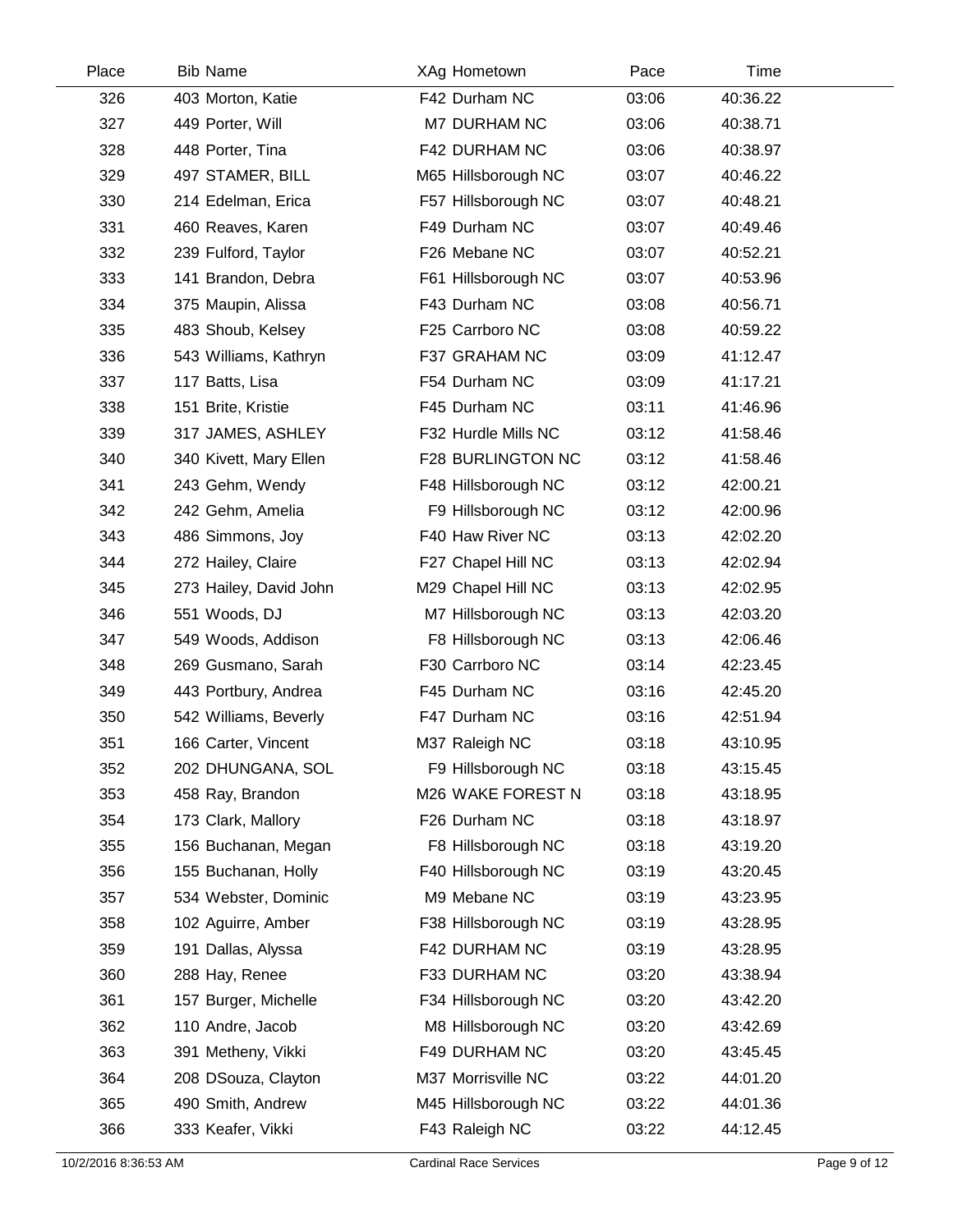| Place | <b>Bib Name</b>           | XAg Hometown            | Pace  | Time     |  |
|-------|---------------------------|-------------------------|-------|----------|--|
| 367   | 158 Burston, Andrea       | F36 Raleigh NC          | 03:24 | 44:27.95 |  |
| 368   | 487 Skrzekut, Dennis      | M64 Hillsborough NC     | 03:24 | 44:34.45 |  |
| 369   | 538 Wileman, Ellie        | F11 Hillsborough NC     | 03:25 | 44:46.45 |  |
| 370   | 254 Gourley, Cayley       | F11 Hillsborough NC     | 03:25 | 44:46.70 |  |
| 371   | 367 Major, Katheryn       | F41 Carrboro NC         | 03:25 | 44:47.45 |  |
| 372   | 608 Conger, Susan         | F48 Chapel Hill NC      | 03:27 | 45:09.45 |  |
| 373   | 584 Thomas, R. Chris      | M55 Hillsborough NC     | 03:27 | 45:15.95 |  |
| 374   | 255 Goyea, Abby           | F14 Carrboro NC         | 03:28 | 45:27.70 |  |
| 375   | 264 Green, Stefan         | M48                     | 03:30 | 45:44.95 |  |
| 376   | 201 DHUNGANA, DIEGO       | M8 Hillsborough NC      | 03:31 | 46:02.21 |  |
| 377   | 370 Mathews, Tracy        | F45 Clayton NC          | 03:32 | 46:21.95 |  |
| 378   | 507 Sumy, Shoshana        | F39 Garner NC           | 03:32 | 46:21.96 |  |
| 379   | 530 Walter, Meghan        | F30 Hillsborough NC     | 03:33 | 46:32.20 |  |
| 380   | 305 Howard, Amy           | F47 Hillsborough NC     | 03:33 | 46:33.21 |  |
| 381   | 298 Hofbauer, Jaycee      | M43 Mebane NC           | 03:33 | 46:34.71 |  |
| 382   | 299 Hofbauer, Wyatt       | M6 Mebane NC            | 03:33 | 46:35.20 |  |
| 383   | 496 Southgate, Tina       | F54 Hillsborough NC     | 03:34 | 46:38.45 |  |
| 384   | 531 Walter, Monica        | F58 Hillsborough NC     | 03:34 | 46:44.44 |  |
| 385   | 550 Woods, Darrick        | M47 Hillsborough NC     | 03:35 | 47:02.95 |  |
| 386   | 501 Stone, Gaynell        | F60 Durham NC           | 03:36 | 47:12.94 |  |
| 387   | 591 Carbonara, Scott      | M50 Hillsborough NC     | 03:37 | 47:21.45 |  |
| 388   | 592 Godfrey, Sierra       | F9 Hillsborough NC      | 03:37 | 47:21.70 |  |
| 389   | 309 Hughes, Julie         | F44 Chapel Hill NC      | 03:40 | 47:59.70 |  |
| 390   | 361 Lloyd-Cowden, Julia   | F34 Raleigh NC          | 03:40 | 48:02.71 |  |
| 391   | 422 Orr, Rinnie           | F45 DURHAM NC           | 03:40 | 48:03.21 |  |
| 392   | 552 Woodward, Kim         | F45 Hillsborough NC     | 03:41 | 48:17.20 |  |
| 393   | 465 Robinson Bailey, Lisa | F50 Durham NC           | 03:43 | 48:38.70 |  |
| 394   | 593 Jurgensen, Dennis     | M63 Chapel Hill NC      | 03:45 | 49:10.45 |  |
| 395   | 594 DeVine, Gina          | F63 Chapel Hill NC      | 03:45 | 49:10.71 |  |
| 396   | 112 Arvind, Aniketh       | M <sub>11</sub> Cary NC | 03:47 | 49:34.95 |  |
| 397   | 416 Olavarria, Maritza    | F57 Apex NC             | 03:47 | 49:39.45 |  |
| 398   | 577 Arvind, Radha         | F43 Cary NC             | 03:48 | 49:44.45 |  |
| 399   | 126 Bissette, Brooke      | F39 Durham NC           | 03:48 | 49:48.95 |  |
| 400   | 244 Gerdts, Jamie         | M12 Raleigh NC          | 03:50 | 50:13.21 |  |
| 401   | 325 Jouannet, Christine   | F40 Hillsborough NC     | 03:50 | 50:14.46 |  |
| 402   | 114 Baggett, Abigail      | F25 Hurdle Mills NC     | 03:50 | 50:14.96 |  |
| 403   | 311 Hunter, Gypsi         | F33 Mebane NC           | 03:50 | 50:16.20 |  |
| 404   | 245 Gerdts, Mia           | F15 Raleigh NC          | 03:50 | 50:17.45 |  |
| 405   | 133 Blumhagen, Eric       | M50 Raleigh NC          | 03:52 | 50:38.70 |  |
| 406   | 267 Grumieaux, Lorraine   | F60 Hillsborough NC     | 03:56 | 51:26.95 |  |
| 407   | 585 Wieand, Rani          | F35 Hillsborough NC     | 03:58 | 51:57.88 |  |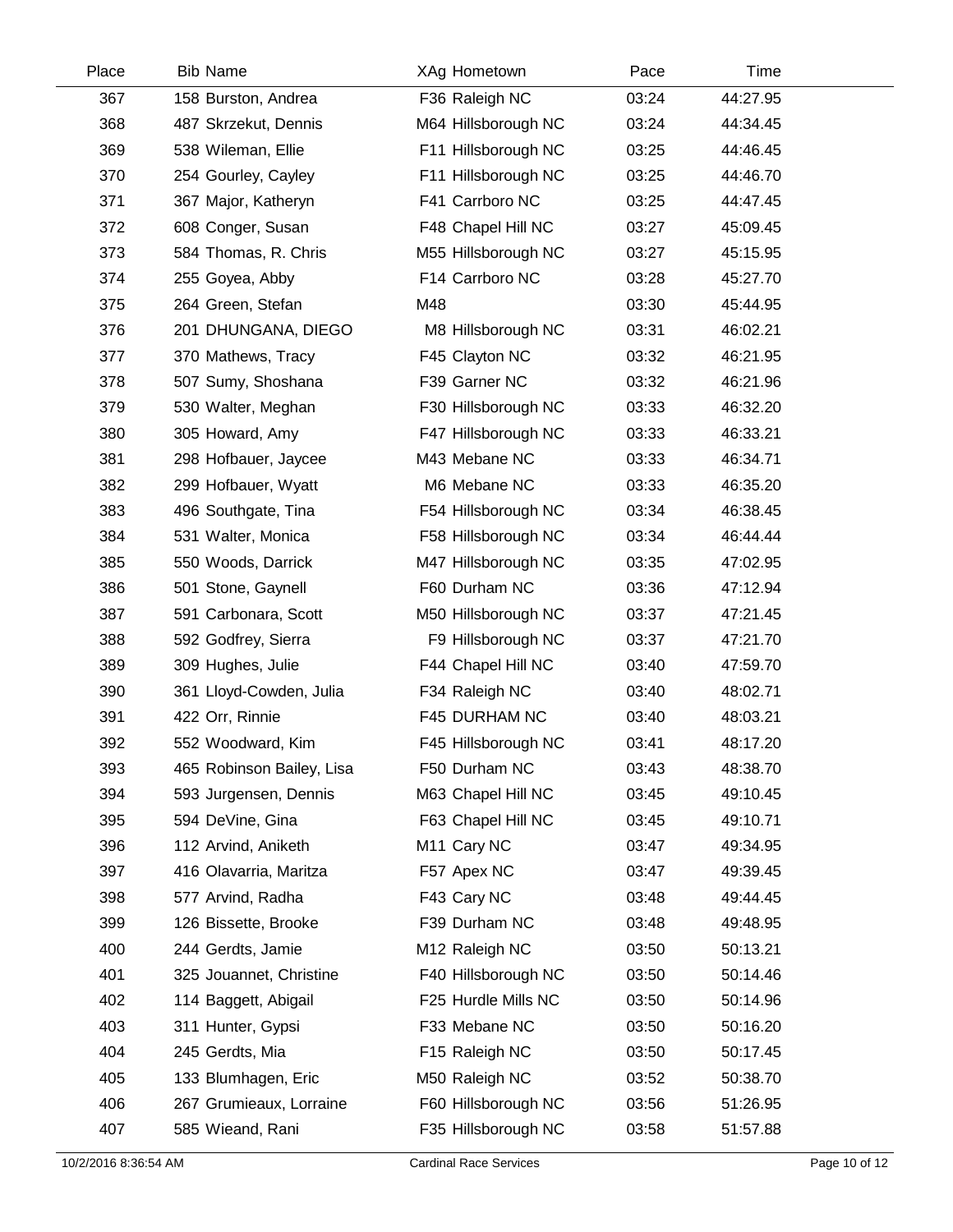| Place | <b>Bib Name</b>          | XAg Hometown         | Pace  | Time        |  |
|-------|--------------------------|----------------------|-------|-------------|--|
| 408   | 586 Ulrich, Diane        | F69 Hillsborough NC  | 03:58 | 51:58.97    |  |
| 409   | 233 FORTE, LAWANDA       | F39 Raleigh NC       | 03:58 | 52:03.44    |  |
| 410   | 372 Matizai, Katherine   | F34 Fayetteville NC  | 03:59 | 52:09.95    |  |
| 411   | 371 Matizai, Baryalay    | M27 Fayetteville NC  | 03:59 | 52:09.96    |  |
| 412   | 144 Bray, Ashley         | F17 Greensboro NC    | 04:01 | 52:35.20    |  |
| 413   | 145 Bray, Jeremy         | M49 Greensboro NC    | 04:01 | 52:35.94    |  |
| 414   | 132 BLUM, DREW           | M50 Hillsborough NC  | 04:01 | 52:43.45    |  |
| 415   | 377 McBride, Wendelin    | F64 Hillsborough NC  | 04:06 | 53:42.95    |  |
| 416   | 535 Wells, Darlene       | F72 Hillsborough NC  | 04:06 | 53:43.19    |  |
| 417   | 106 Anderson, Nancy      | F79 Hillsborough NC  | 04:07 | 53:50.20    |  |
| 418   | 285 Harrison, Altangla   | F46 Chapel Hill NC   | 04:08 | 54:10.71    |  |
| 419   | 115 Baird, Traci         | F45 Chapel Hill NC   | 04:09 | 54:22.82    |  |
| 420   | 445 Porter, Charlie      | M37 DURHAM NC        | 04:10 | 54:33.19    |  |
| 421   | 444 Porter, Ally         | F5 DURHAM NC         | 04:10 | 54:33.21    |  |
| 422   | 373 Mattison, Kristin    | F32 Hillsborough NC  | 04:12 | 55:04.45    |  |
| 423   | 374 Mattison, Victoria   | F62 Hillsborough NC  | 04:12 | 55:04.70    |  |
| 424   | 266 Greene, Deb          | F59 Chapel Hill NC   | 04:13 | 55:10.20    |  |
| 425   | 195 Davies, Sarah        | F39 Hillsborough NC  | 04:13 | 55:13.20    |  |
| 426   | 572 Davies, Matthew      | M40 Hillsborough NC  | 04:13 | 55:13.57    |  |
| 427   | 286 Hay, Carol           | F58 New Hill NC      | 04:20 | 56:50.87    |  |
| 428   | 280 Hanser, Kathryn      | F47 New Hill NC      | 04:20 | 56:51.45    |  |
| 429   | 316 Ivey, Carson         | F23 Efland NC        | 04:25 | 57:56.05    |  |
| 430   | 337 Kilby, Sean          | M31 Thomasville NC   | 04:29 | 58:40.94    |  |
| 431   | 234 Foster, Ann          | F44 CARY NC          | 04:29 | 58:41.08    |  |
| 432   | 252 Goodman, Amanda      | F37 WAKE FOREST N    | 04:29 | 58:41.87    |  |
| 433   | 453 Przybyl, Brittany    | F24 Hillsborough NC  | 04:29 | 58:42.95    |  |
| 434   | 332 Kargl, Deborah       | F48 Durham NC        | 04:29 | 58:44.84    |  |
| 435   | 193 Daniels, James       | M53 CARY NC          | 04:29 | 58:47.20    |  |
| 436   | 365 Mack, Dalia          | F36 Hillsborough NC  | 04:29 | 58:50.21    |  |
| 437   | 366 Mack, KJ             | M6 Hillsborough NC   | 04:30 | 58:50.46    |  |
| 438   | 205 Dineen, Rosemary     | F74 DURHAM NC        | 04:31 | 59:04.20    |  |
| 439   | 320 Johnson, Jamie       | F31 Mebane NC        | 04:31 | 59:09.19    |  |
| 440   | 314 Ingersoll, Sherri    | F57 Hillsborough NC  | 04:31 | 59:11.44    |  |
| 441   | 197 Derby-Wright, Angela | F38 Hillsborough NC  | 04:38 | 01:00:41.45 |  |
| 442   | 198 Derby-Wright, Caleb  | M5 Hillsborough NC   | 04:38 | 01:00:41.95 |  |
| 443   | 199 Derby-Wright, Jared  | M5 Hillsborough NC   | 04:38 | 01:00:45.90 |  |
| 444   | 469 Rumple, Ashley       | F28 Prospect Hill NC | 05:38 | 01:13:44.86 |  |
| 445   | 357 Lilley, Rhonda       | F50 Henderson NC     | 05:38 | 01:13:44.88 |  |
| 446   | 282 Hanzak, Rachel       | F27 Cedar Grove NC   | 05:38 | 01:13:49.20 |  |
| 447   | 381 McDonald, Thomas     | M67 Oxford NC        | 05:45 | 01:15:22.85 |  |
| 448   | 380 McDonald, Georgiana  | F67 Oxford NC        | 05:45 | 01:15:24.70 |  |

 $\overline{\phantom{0}}$